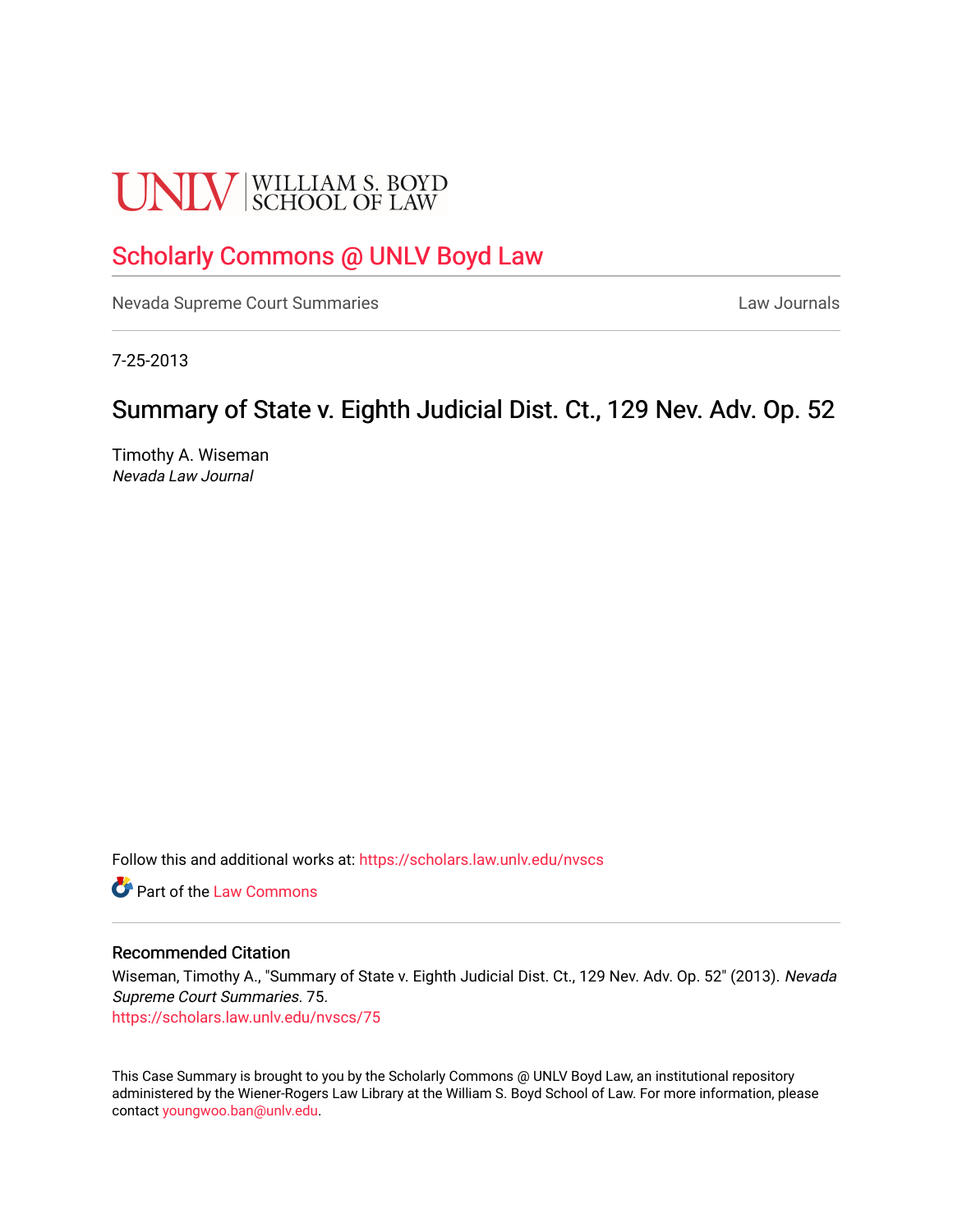*State v. Eighth Jud. Dist. Ct.*, 129 Nev. Adv. Op. 52 (Jul 25, 2013)<sup>1</sup>

# JUVENILE JUSTICE – SEX OFFENDER REGISTRATION FOR JUVENILES

#### **Summary**

The Court considered whether Assembly Bill 579, which required mandatory registration for juveniles older than 14 who had been adjudicated delinquent for certain sex offenses and required those delinquents to be subject to community notification, violated the Due Process and Ex Post Facto Clauses of the Nevada Constitution or the United States Constitution.

#### **Disposition/Outcome**

Although the Court explicitly suggested that the legislature reconsider this bill, it found that the bill did not violate either the Nevada Constitution or the United States Constitution.

#### **Factual and Procedural History**

The Nevada Legislature passed Assembly Bill 579 in 2007 in response to federal legislation. This bill removed certain discretions from the juvenile court and required that all juveniles older than 14 who were adjudicated delinquent for certain sex offenses to register as sex offenders. This registration would then make those juveniles subject to community notification requirements. Juveniles under 14 could not be subject to registration or community notification requirements. The offenses which would make the delinquent a "sex offender" included sexual assault, battery with the intent commit sexual assault, lewdness, or attempt or conspiracy to commit any of those offenses if the offender was older than 14 at the time the offense occurred<sup>2</sup>

Several juveniles that would be affected by this change filed motions asking for this requirement to be found unconstitutional. The juveniles alleged that it was unconstitutionally vague and violated procedural due process and substantive due process. The juveniles further alleged that it violated the contracts clause and the ex post facto clause. They also claimed it constituted cruel and unusual punishment. The juvenile court found that it violated substantive

 $1$  By Timothy A. Wiseman

<sup>&</sup>lt;sup>2</sup> NEV. REV. STAT. §§ 62F.200(1), 179D.095(1)(b) (2011).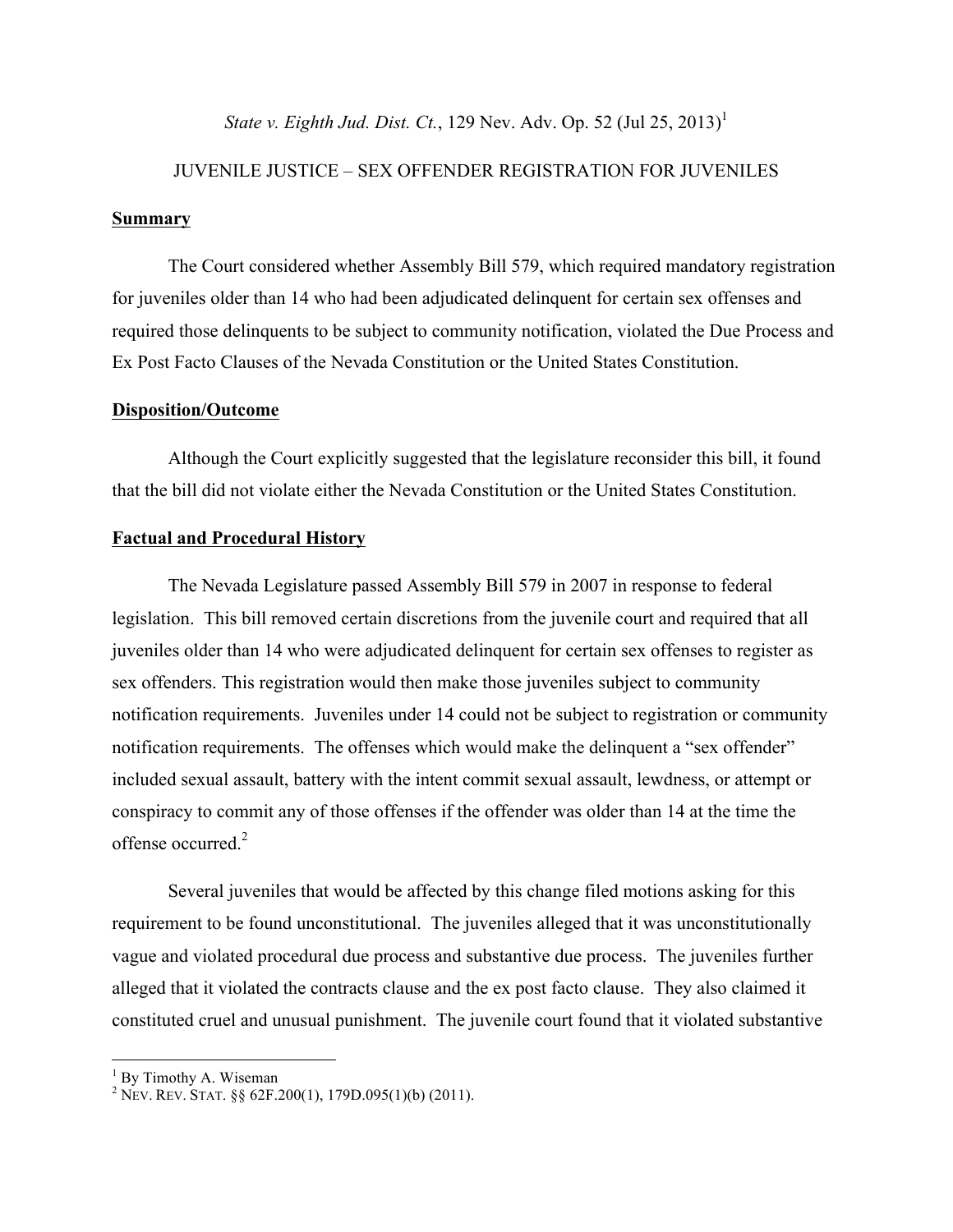due process since it was not tied, in a rational way, to the "rehabilitation and public safety goals of Juvenile Court and the Department of Juvenile Justice nor the public safety goals of the Adam Walsh Act." The juvenile court found that it did not help rehabilitation or help avoid recidivism. The Nevada Supreme Court denied the State's appeal for lack of jurisdiction. The State then petitioned for a writ of prohibition or mandamus.

#### **Discussion**

#### **Juvenile Court's Holding**

The juvenile court found that the bill violated substantive due process because it did not further the rehabilitation goals of the juvenile justice system and did not have a rational relationship to the public safety goal of the bill. The juvenile court was concerned that the bill required community notification for all juveniles over 14, even if they were unlikely to reoffend, and forbade notification for those under 14, even if they were found likely to reoffend.

The Nevada Supreme Court reviewed the constitutionality of the law de novo using rational basis review. The Court stated that statutes are "cloaked with a presumption of validity." The court also reiterated that the legislature is not required to state its purpose and that statutes will be upheld if there is any set of facts that can reasonably justify them.<sup>3</sup> In this case, the law could have been passed to protect the public from sex offenders, and because the Legislature has long presumed that children older than 14 know the wrongfulness of their actions,<sup>4</sup> those children pose a greater risk to the public. Although legislative history suggests that the main purpose of the Nevada Legislature was to comply with the federal Walsh Act and avoid losing grant money, the existence of other justifications means that this bill passes rational basis review.

#### **Substantive Due Process**

The Court then determined whether the community notification provisions of the bill impinge on juveniles' fundamental right to privacy and are therefore subject to strict scrutiny review. The Court found that the right to keep records of juvenile adjudications confidential is

<sup>&</sup>lt;sup>3</sup> FCC v. Beach Communications, Inc., 508 U.S. 307, 315 (1993).<br><sup>4</sup> *See* NEV. REV. STAT. 194.010(1)-(2) (2011).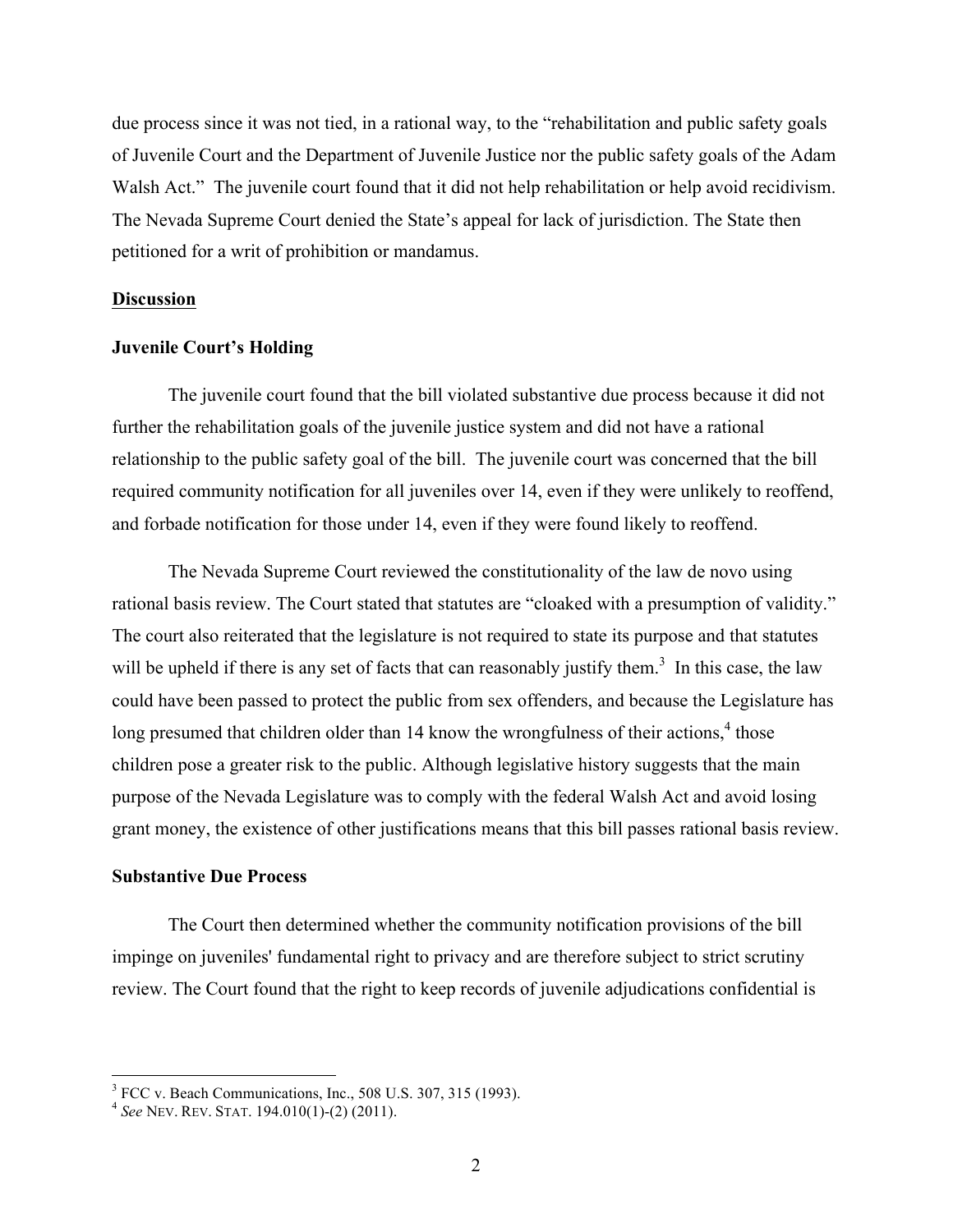not a fundamental right protected by the Fourteenth Amendment.<sup>6</sup> Nor is it so "deeply rooted" in Nevada's history as to render confidentiality a fundamental right under our state constitution. Records of juvenile sex offenders have long enjoyed less protection that those of other juvenile delinquents. Therefore, the disclosure does not implicate a fundamental right, and strict scrutiny is not warranted. Under rational basis review, the bill does not violate substantive due process.

## **Procedural Due Process.**

The Court then determined whether the bill deprives juveniles of a privacy right without procedural safeguards. The Court noted that no additional facts beyond their age and adjudication for certain crimes are relevant to the statutory system. Thus, they are not entitled to a hearing to establish any other facts.

#### **Vagueness**

The Court next considered whether the bill is unconstitutional vague. The juveniles argued that the bill grants juvenile courts jurisdiction for the duration of the registration, and pointed out that a person is legally a child while he is subject to the jurisdiction of the juvenile court,.<sup>7</sup> The juveniles allege that this creates a vagueness issue in that it could therefore define an offender as a child for a lifetime.

However, the court noted that the statute itself limits the purpose of the juvenile court's continuing jurisdiction to "carrying out the provisions of" the statute, and it is clear on what those provisions entail and that those provisions are primarily administrative.<sup>8</sup> Therefore, the statute itself is not unconstitutionally vague.

## **V. Statutory Conflict**

The juveniles also alleged that the new bill conflicts with the existing statutory system for registration and that the rule of lenity should be applied. They point out that Nevada law<sup>9</sup>

 <sup>6</sup> This is in accord with decisions reached by other courts. *See, e.g.*, Doe v. Mich. Dep't of State Police, 490 F.3d 491, 400 (6th Cir. 2007).<br><sup>7</sup> Nev. Rev. Stat. §§ 62A.030(1)(c), 62F.200-.260 (2011).<br><sup>8</sup> Nev. Rev. Stat. § 62F.200-.260 (2011).<br><sup>9</sup> Nev. Rev. Stat. § 169.025(2) (2011).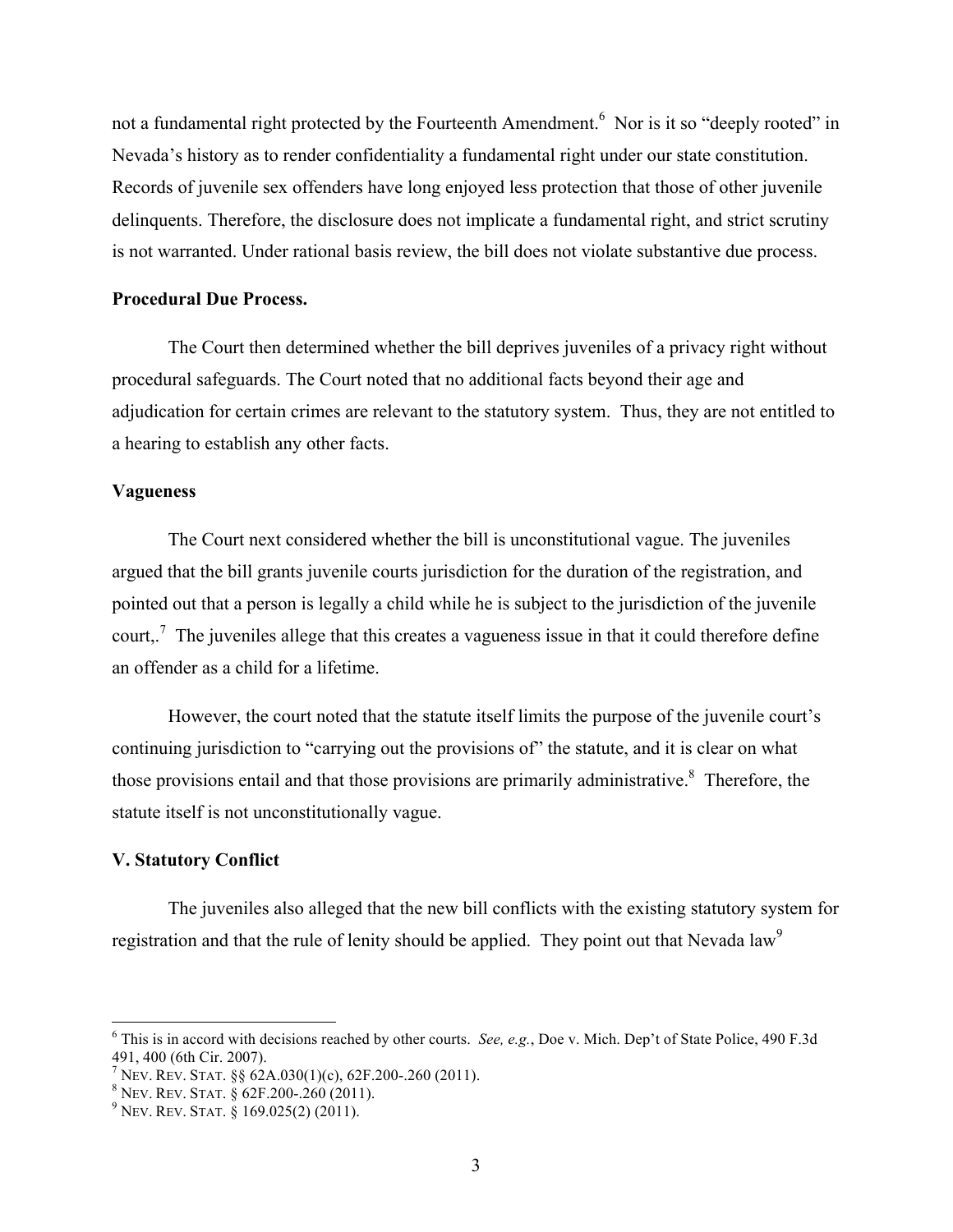exempts minors from Title 14, which includes the registration and community notification requirements, but that the new bill would specifically subject minors to that very title.

The Court noted that, as a general rule of statutory interpretation, when a statute has a specific provision that contradicts a general prohibition, the specific provision is viewed as an exception. The inapplicability of Title 14 to juvenile proceedings is a general prohibition, but the new bill is a specific provision, which therefore provides an exception and the rule of lenity does not apply.

#### **Conflict the Purpose of Juvenile Justice System.**

The juveniles next contended that the bill conflicts with the purposes of the juvenile justice system. The Supreme Court noted that historically the juvenile justice system avoided treating juveniles as criminals and focused on the best interests of the child, but, since 1949, the juvenile courts in Nevada have also considered the public interest.<sup>10</sup> Given the ability to focus on the public interest, there is no conflict with the purpose of the juvenile justice system.

#### **Ex post facto**

Since this law applies retroactively, the juveniles also complained that it violates the Ex Post Facto Clauses of the U.S. and Nevada Constitutions. When conducting an ex post facto analysis, the court looks to see if it is a law that "changes the legal consequences of acts completed before its effective date."<sup>11</sup> Since this bill does not create or redefine a criminal act, it would only be invalid if it poses an additional punishment for a prior act.

A statute imposes a punishment if the legislature intended it to be punitive, or if the effect is "so punitive, either in purpose or effect as to negate the State's intention to deem it civil."<sup>12</sup> Here, the legislative intent was primarily to comply with federal statutes, and prior versions of the law were intended to create a regulatory scheme only.<sup>13</sup> Thus, the legislature did not intend to create a punitive measure. The court then looked at the effects of the challenged provision. Specifically, the court examined seven factors: whether the statutory scheme (1) had traditionally

<sup>&</sup>lt;sup>10</sup> In re Seven Minors, 99 Nev. 427, 431-32, 664 P.2d 947, 950-51 (1983).<br><sup>11</sup> Weaver v. Graham, 450 U.S. 24, 31 (1981).<br><sup>12</sup> Smith v. Doe, 538 U.S. 84, 92 (2003).<br><sup>13</sup> Nollette v. State, 118 Nev. 341, 346, 46 P.3d 87, 9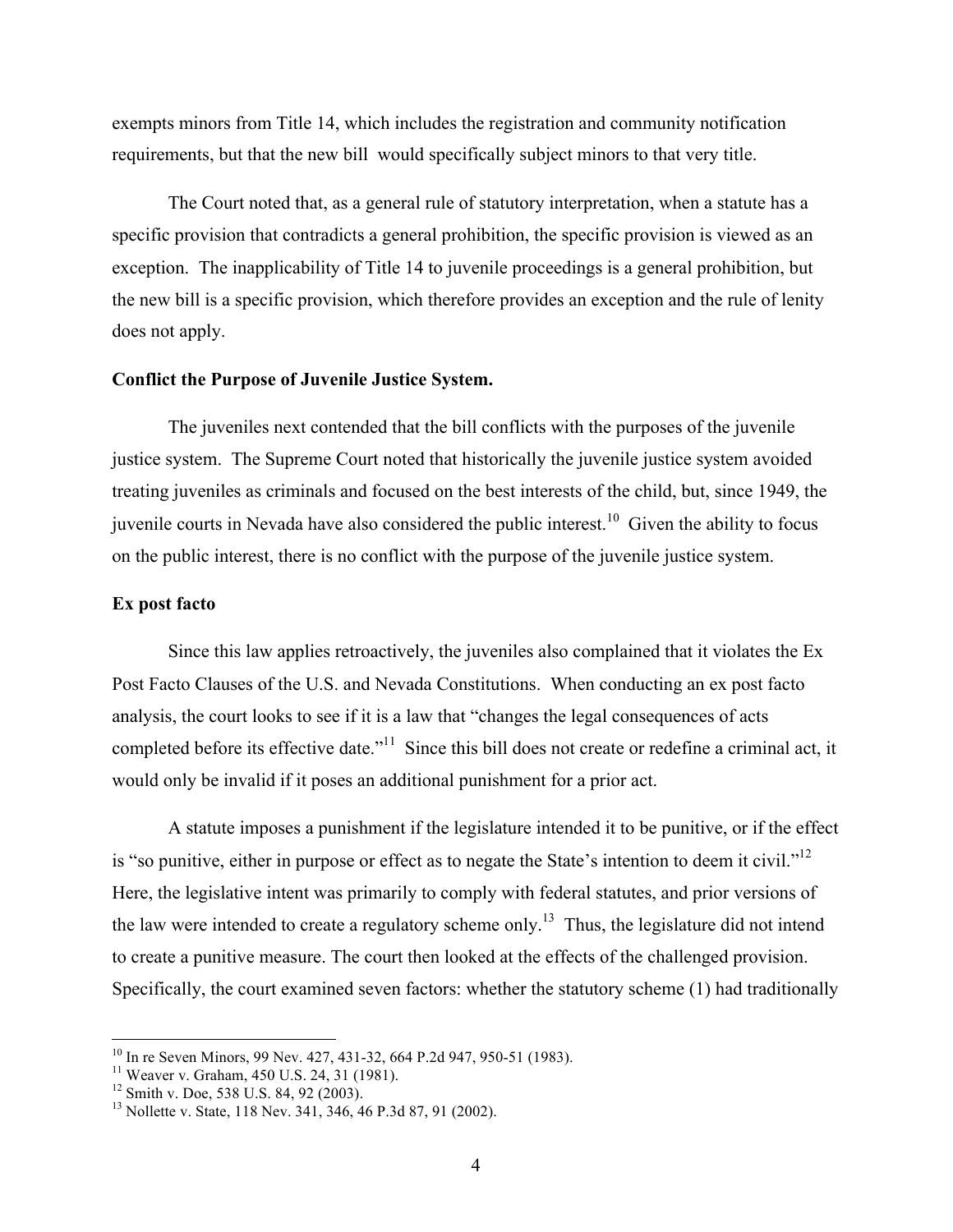been a form of punishment, (2) imposed an affirmative disability, (3) promoted the goals of punishment, (4) was rationally related to non-punitive purpose, (5) was excessive in relation to that purpose, (6) required a finding of scienter, and (7) applied to behavior that is already a crime $^{14}$ 

First, registration scheme is not akin to historical forms of punishment. Although it may come with some stigma, it is not "an integral part of the objective of the regulatory scheme."<sup>15</sup> Second, while it does require the offender to appear in person for registration and may have an effect on his public standing, that is not considered an affirmative disability or restraint by the court. Third, the registration has a deterrent effect, though that alone is not sufficient to make it serve the traditional aims of punishment. Registration also serves the purpose of protecting the public because it is reasonable to conclude that juvenile offenders who have committed the most severe offenses pose the greatest risk to the public. Therefore, the bill does promote the goals of punishment. Fourth, because the bill protects the public, it has a rational connection to a nonpunitive purpose.

Fifth, the juveniles claimed that it was excessive because it did not consider the low recidivism rate for juveniles and because it was not cost effective. However, the court concluded that the risk of recidivism for juveniles and adults is similar for these types of crimes. The court also stated that the high cost of administering this system was a compelling policy argument but was not relevant to the ex post factor analysis. Sixth, the statutory requirements are not founded on any "present or repeated violation," so finding of scienter is required. Seventh, the bill does apply to conduct that is already a crime, which weighs in favor of finding the bill to be punitive, but that factor is of less weight than the others.<sup>16</sup> Thus, Six of the seven factors favor it not being punitive. Therefore, the effects of the bill are not punitive and it cannot be invalidated by an ex post facto analysis.

## **Right to Jury Trial**

The Court then determined whether the registration scheme makes the juvenile system into a criminal system, implicating the right to a jury trial. Even with this addition, the juvenile

<sup>14</sup> Kennedy v. Mendoza-Martinez, 372 U.S. 144, 168-69 (1963). <sup>15</sup> *Smith*, 538 U.S. at 99. <sup>16</sup> *See Smith*, 538 U.S. at 105.